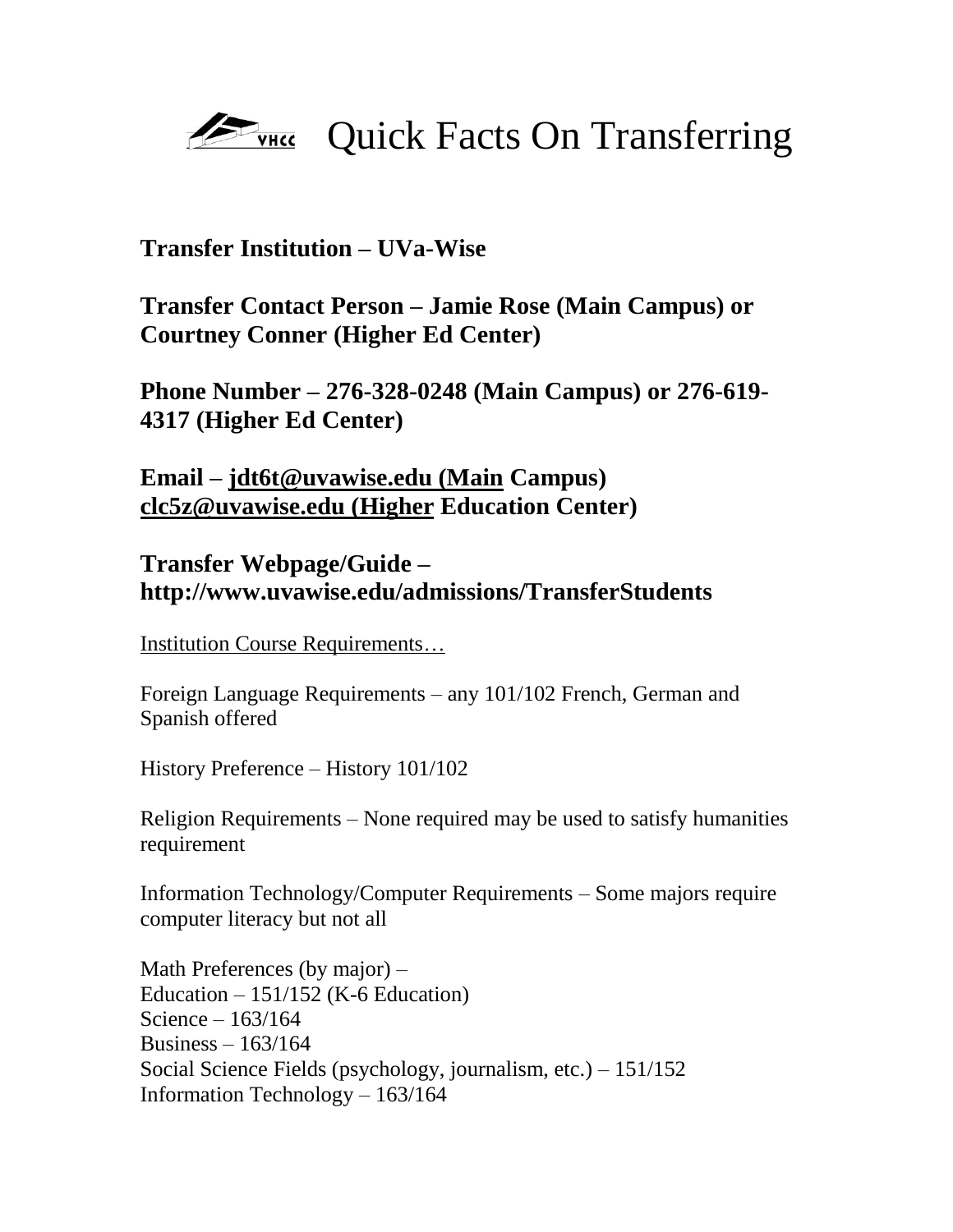Other – 163/164(Mathematics)

Other Course Requirements/Preferences –

Transfer Scholarships Available – Merit scholarships available with a 3.3 transfer GPA additional \$1000 given to PTK students with an AAS degree

GPA Policy VHCC GPA Required for admission – 2.0

Accept D's? – With GAP only

Will you recalculate GPA's if student took course twice at VHCC (recalculate GPA to first attempt grade)? – Only the retake is considered in GPA calculation

Transfer grades or just credits into your institution? – Credits only until graduation at that time VHCC grades will be averaged into Wise grades for a cumulative GPA.

Maximum number of credits that will transfer into your institution  $-62$ 

Deadlines Deadline to apply for transfer – scholarship deadline for fall April 1, financial aid deadline May 1 Deadline for Spring semester December 1

Early Application Date – None

Application Fee – \$25

Articulation Agreements

Are there specific agreements between VHCC & your institution? For what fields?

GAP application for transfer AAS degrees in most instances students will transfer with all general education met (except foreign language), come in as juniors and will not be required to pay application fees. Software Engineering articulation.